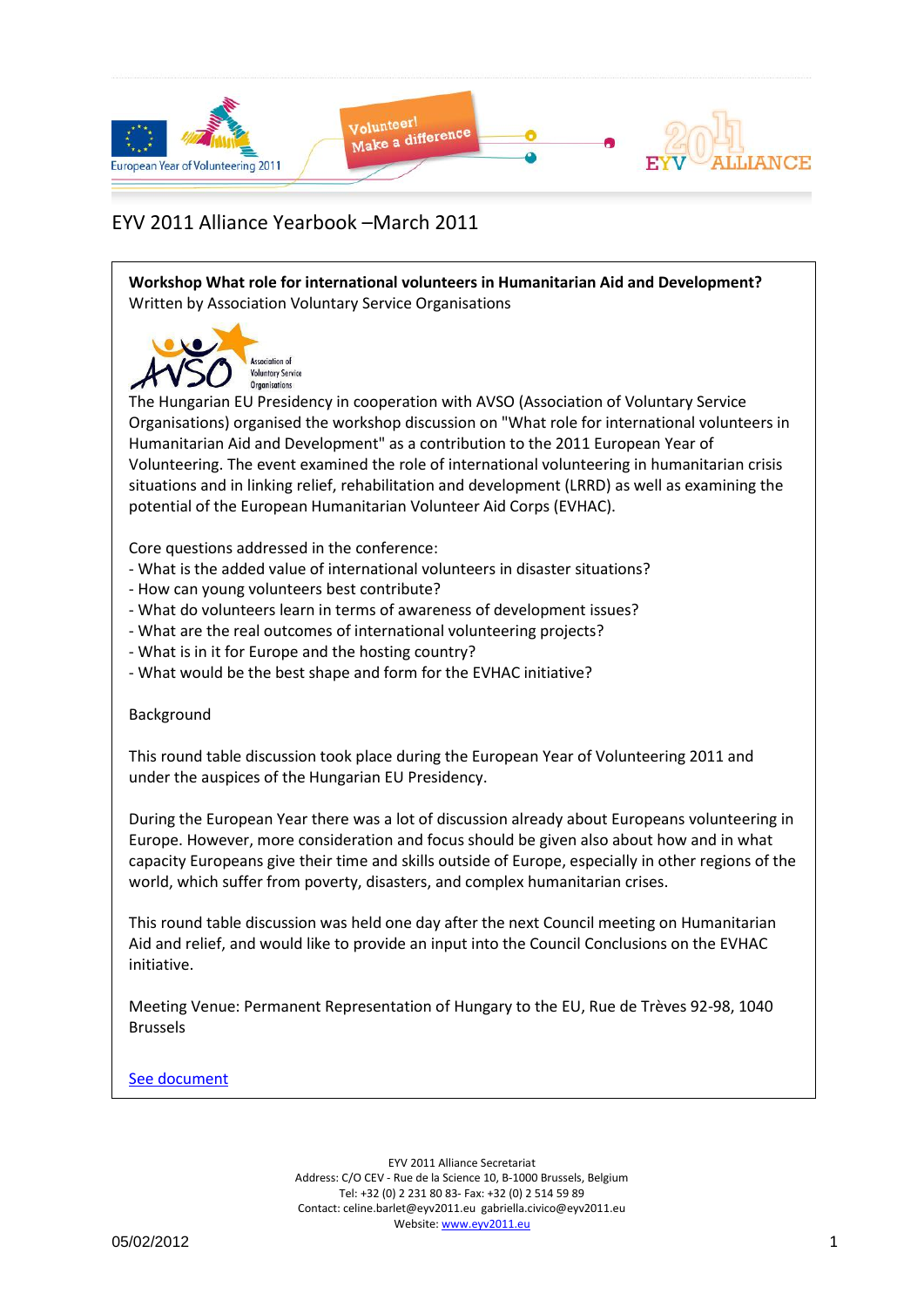

#### **First European Employee Volunteering Awards 2011**

Written by ENGAGE



First European Employee Volunteering Awards 2011: Businesses across Europe are recognised for improving the employability skills of people who face barriers to work. On 17 March winners of the first European Employee Volunteering Awards 2011 were announced at an exclusive reception held at Business in the Community's (BITC) Responsible Business Convention 2011.

<http://www.responsiblebusinessevent.org/page.cfm/Link=6/t=m/goSection=3>

BITC developed the Awards scheme with 21 European partners from the CSR360 Global Partner Network in recognition of the European Year of Volunteering 2011.

Sue Adkins, International Director, BITC said: "Employment continues to be a central concern for the European Union, in particular the importance of addressing barriers to employment, experienced in more disadvantaged communities. Around 100 million Europeans engage in some form of voluntary activity - if they were a country they would be the biggest member state of the EU. BITC is delighted to be supporting the first European Employee Volunteering Awards and celebrate the wonderful contributions that these millions of volunteers make every day."

Over 250 entries from 22 countries across Europe were received:

The Final awards event took place in London, UK but the Awards were run in 22 countries across Europe:

Belgium, Czech Republic, Estonia, Finland, France, Georgia, Germany, Greece, Hungary, Ireland, Italy, Netherlands, Poland, Romania, Serbia, Slovakia, Spain, Switzerland, Turkey, Ukraine, Scotland, UK

The European Employee Volunteering Awards were co-funded by the European Commission and kindly supported by Alliance Boots, Hewlett Packard and Tata Consultancy Services.

The awards ceremony included a poster exhibition of the 60 national award winners and the launch of a Case Study report showcasing best practice from across Europe.

The Awards were presented by:

- Ornella Barra - Chief Executive, Pharmaceutical Division, Alliance Boots;

- Brendan Burns - Member of the European Economic and Social Committee;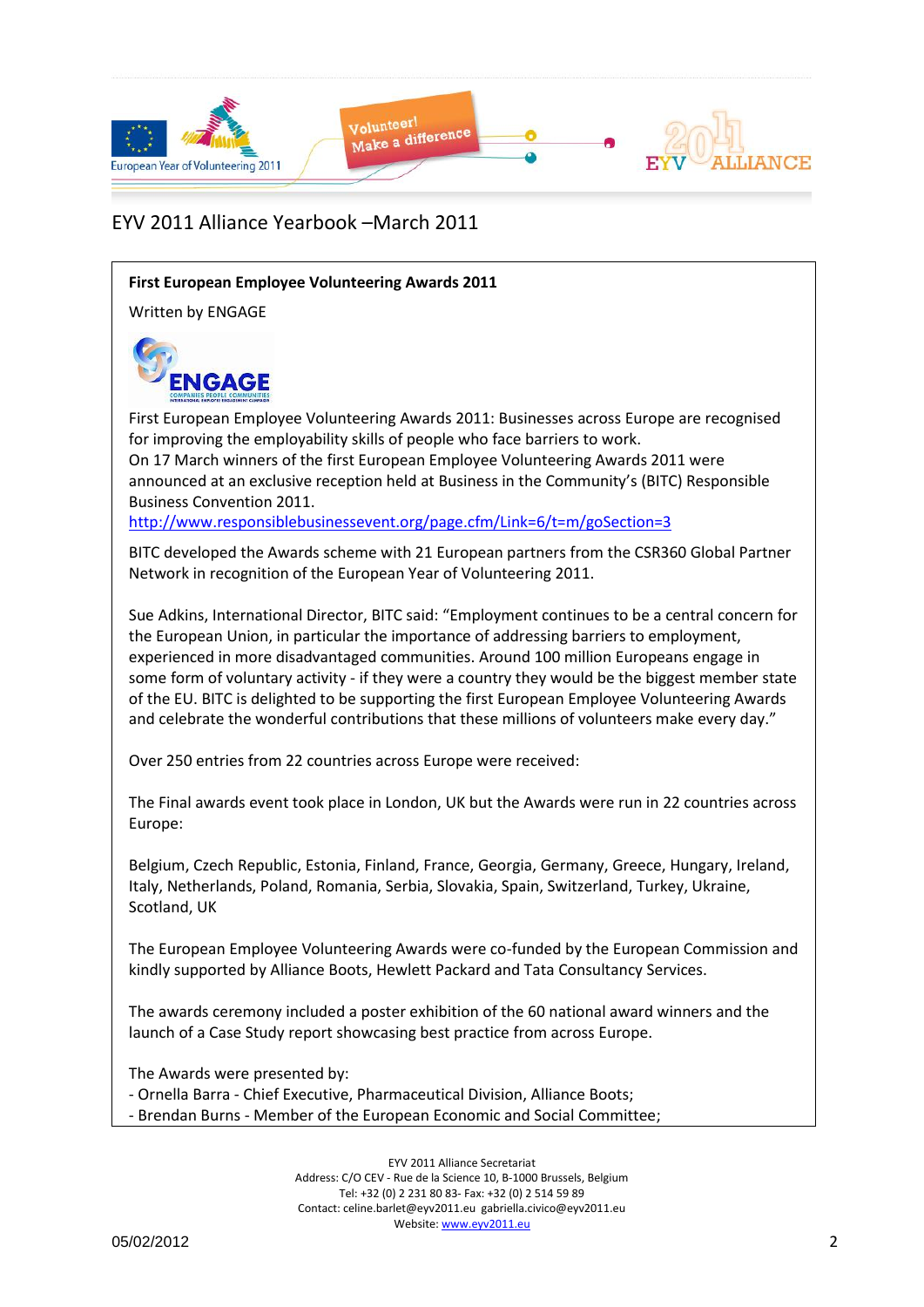

- Jane Hodgen, UK&I Human Resources, Tata Consultancy Services;

- Sue Bird - DG Employment, Social Affairs and Equal Opportunities, European Commission and

- John MacDonald - Head of Task Force for the European Year of Volunteering 2011, European Commission.

Awards were given for the following 5 category winners:

- Large Company Winner: Koç Holding A.Ş. (Turkey)
- Small Company Winner: NORSYS (France)
- Innovation Winner: MITIE Group (United Kingdom)
- Newcomer Winner: Abbott (Ireland)

- Public Authorities Winner: Magistrate of the City of Wiesbaden, Office for Social Affairs (Germany)

Through rewarding company's Employee Volunteering Schemes, BITC hopes to increase the level of employee engagement, particularly during 2011, the European Year of the Volunteer and the UN Year of the Volunteer.

The Case Study Report demonstrates the value of corporate volunteering and how at these uncertain economic times, businesses can play a crucial role in enabling people back into work.

[http://www.bitc.org.uk/global/european\\_volunteering\\_awards/index.html](http://www.bitc.org.uk/global/european_volunteering_awards/index.html)

#### **Related links**

For more information contact: Tessa Kipping, CSR360 Global Partner Network Manager at [tessa.kipping@bitc.org.uk](mailto:tessa.kipping@bitc.org.uk) or on +44 (0)20 7566 6642

For more information about the European Employee Volunteering Awards please visit: [http://www.bitc.org.uk/global/european\\_volunteering\\_awards/index.html](http://www.bitc.org.uk/global/european_volunteering_awards/index.html)

For more information about removing barriers to work please visit:

[http://www.bitc.org.uk/community/employability/work\\_inclusion.html](http://www.bitc.org.uk/community/employability/work_inclusion.html)

For more information about setting up employee volunteering programmes please visit: [http://www.bitc.org.uk/community/employee\\_volunteering/](http://www.bitc.org.uk/community/employee_volunteering/)

For more information about setting up employee volunteering programmes internationally please visit:<http://engagetoolkit.bitc.org.uk/>

[See document](Yearbook_March2011_Docs/European_Employee_Volunteering_Awards_Case_Study_Report.pdf)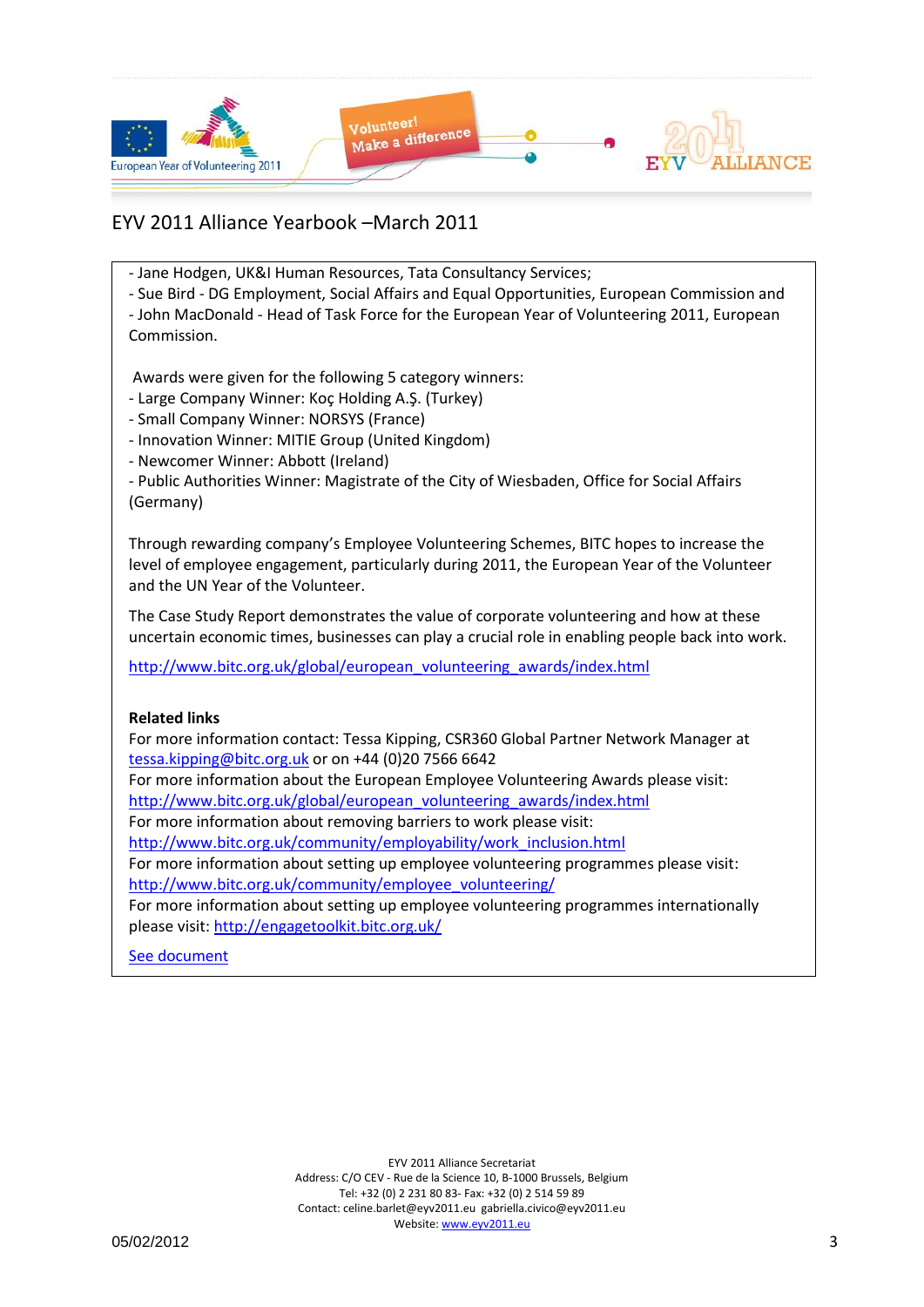

**EYV 2011 Alliance Working Group Meeting 1** Written by EYV 2011 Alliance

ALLIANCE

Working towards the objective of the EYV 2011 Alliance European Policy Agenda on Volunteering the 6 working groups met in Brussels on 18th and 19th March 2011. The working groups established by the EYV 2011 Alliance involved more than 100 experts, many of them volunteers themselves:

-WG1 Quality of Volunteering -WG2 Legal Framework of Volunteering -WG3 Volunteering Infrastructure -WG4 Recognising Volunteering -WG5 Value of Volunteering -WG6 Employee Volunteering



contribute to the debate and give input[. View the photos.](http://www.facebook.com/media/set/?set=a.215694398442699.64380.212863205392485&type=1&l=9b3a02b41e)

All stakeholders were invited to [read the report](http://www.eyv2011.eu/index.php?option=com_acymailing&ctrl=url&urlid=227&mailid=19&subid=3) from the meeting,

[See document](Yearbook_March2011_Docs/eyv2011alliance_wg_marchmeeting_finalreport.pdf)

**Plataforma de Voluntariat Social de la Comunitat Valenciana: Quality Reference day - 15th March 2011**

Written by CEV - European Volunteer Center



CEV member organisation PVSCV - La Plataforma de Voluntariat Social de la Comunitat Valenciana aims to develop an enabling environment for active citizenship, based on a legal and ethic framework formed by a Volunteering Law and a Volunteering Ethic Code. PVSCV aims to encourage quality volunteering by promoting the exchange of best practices between its members; to this aim it has created a Quality Referential in order to assess the quality of volunteering projects. In this context, PVSCV organised a Quality Reference Day on 15th March, comprising of a ceremony providing quality certificates and a round table on good practices in terms of quality volunteering. For more information about this event, please contact platavol[at]platavoluntariado.org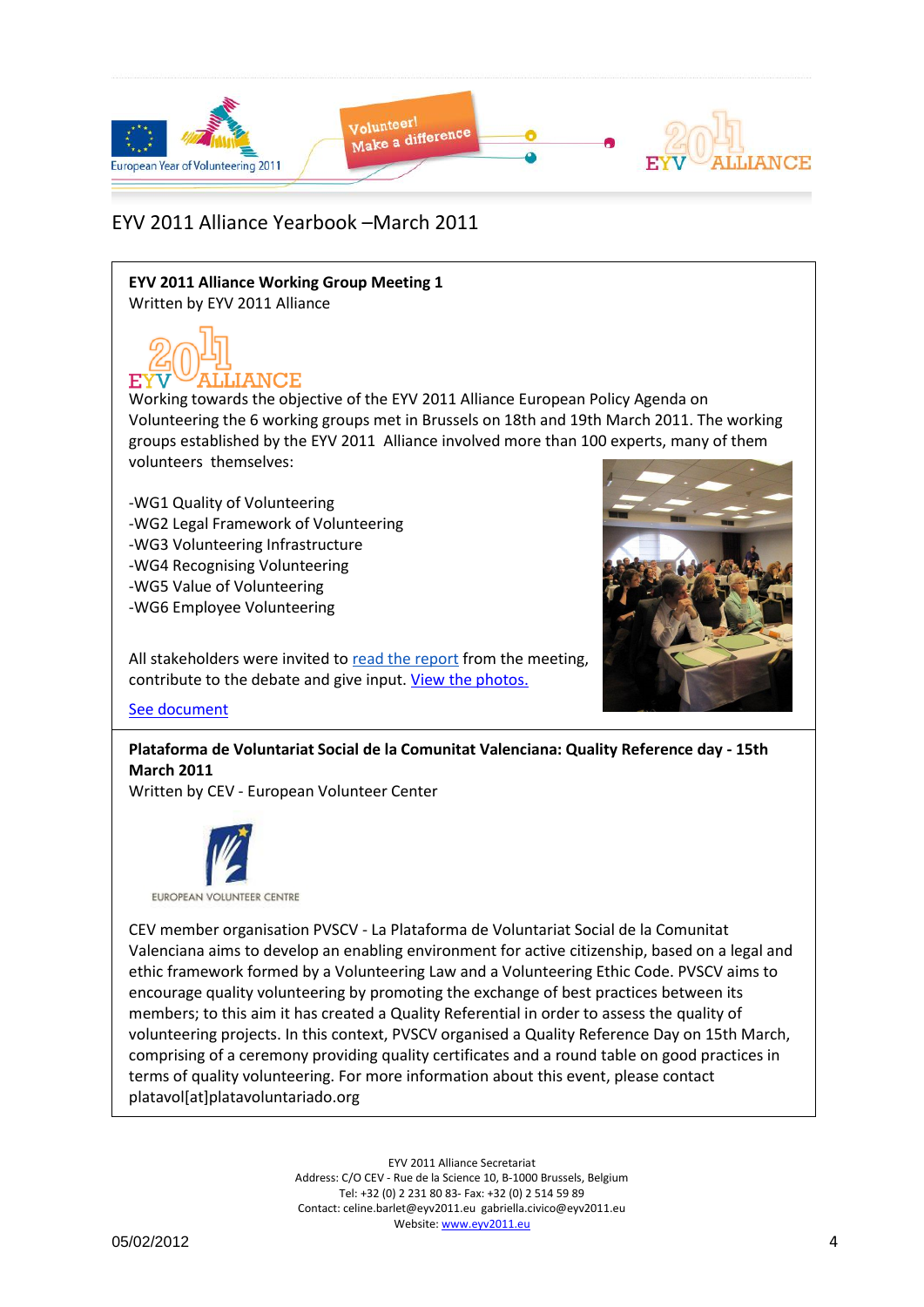

#### **Austria Celebrates the European Year of Volunteering EYV 2011** Written by The World Organization of the Scout Movement - WOSM / The World Association of Girl Guides and Girl Scouts - WAGGGS



**Europe Region** World Association<br>of Girl Guides<br>and Girl Scouts Association mondiale<br>des Guides et des<br>Eclaireuses Asociación Asociación<br>Mundial de las<br>Guías Scouts



A delegation of 15 Scouts and Guides of Pfadfinder und Pfadfinderinnen Österreichs (PPÖ, the National Scout Organisation in Austria) was present when more than 600 representatives of Austrian NGOs came together at Salzburg Palace. They gathered to celebrate the official start of the European Year of Volunteering and met with H.E. Heinz Fischer, Federal President of the Republic of Austria, and members of the federal and provincial governments.

In his address, the President emphasized the vital role of volunteer commitment for local communities and the Austrian society in general. More than 3 million Austrians (more than a third of the population) invested much of their spare time to the benefit of the country and its inhabitants.

Other speakers, including H.E. Gabi Burgstaller, Governor of the province of Salzburg, and Thomas Geierspichler, Paralympic Gold Medallist and EYV 2011 Ambassador, underlined the important contributions of volunteers in all areas of society and welcomed the opportunity of the EYV 2011 to showcase the different aspects of the valuable and 'timeless' work of volunteers to a wider audience, both in Austria and throughout Europe and the world.

Briefly commenting the event, Lisa Höllbacher, member of PPÖ's Youth Council, said that Guides and Scouts in Austria played their part in promoting the valuable volunteer work both within the organisation and outside. She hoped that the European Year of Volunteering 2011 and related activities would encourage even more citizens in Austria and other countries to engage as volunteers on local, national and international levels. She also recalled that social skill building and empowerment of children and young people were integral part of the educational programme of the Scout and Guide movements and contributed to the development of local society and the living environment.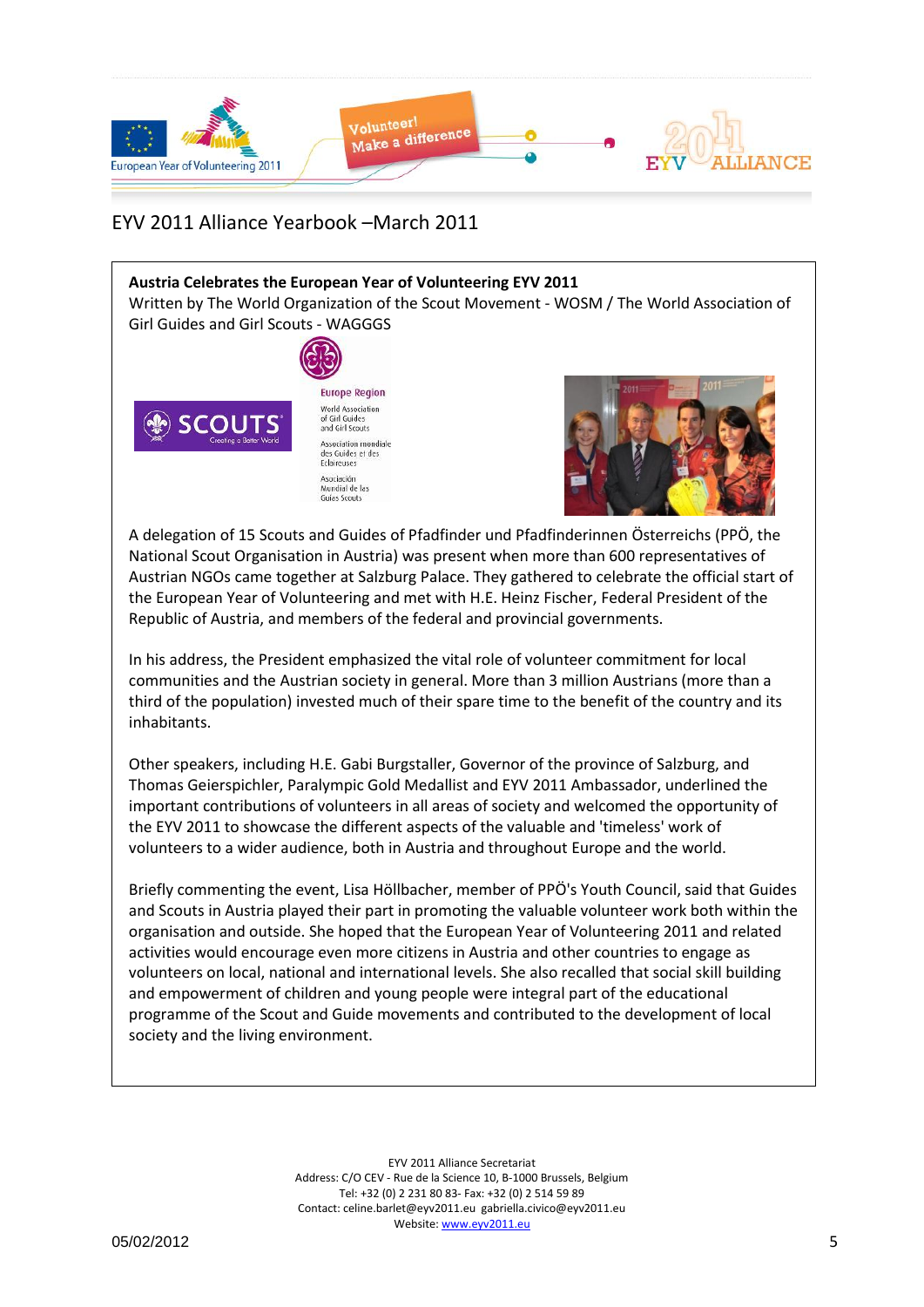

#### **Volunteering in Youth NGOs: Citizens in action**

Written by The World Organization of the Scout Movement – WOSM

# **OP** SCOUTS

The Volunteering Event held in Istanbul, Turkey from 24 to 29 March 2011, under the heading "Volunteering in Youth NGOs: Citizens in action", gathered 44 participants and Planning team members from 21 associations from 19 countries to share about their activities on volunteering, get new ideas working together and possibly start partnership projects.



The event has been a very valuable opportunity to: share information about the state of volunteering in the different participating national Scout associations and countries, to update on the developments and achievements of the 2011 European Year of Volunteering and to inform about European opportunities and resources related to volunteering and young people.

Participants had the opportunity to analyse way volunteers are managed in their organisations with the aim to ensure that there is the supportive environment that will maximise their experience in volunteering. Specific time and focus have also been dedicated to present and discuss the importance to have an external relations approach to better to profile volunteering and its recognition.

Having participants from countries from all around Europe surely gave to the event a genuine European atmosphere. Their different experience and background offered a good example of the variety and richness of approaches of NSOs in Europe on the theme of volunteering.

During the event several European projects, opportunities and resources have been presented, offering the participants the possibility to get to know better how the topic of volunteering is tackled in Europe and specifically by certain European institutions/platforms/NGOs.

The participants had also the opportunity to present national and local volunteer projects in the view of an exchange of experiences and best practices, allowing the other participants to get know better each other's backgrounds.

More about the event is available from<http://volunteering.scouthub.org/>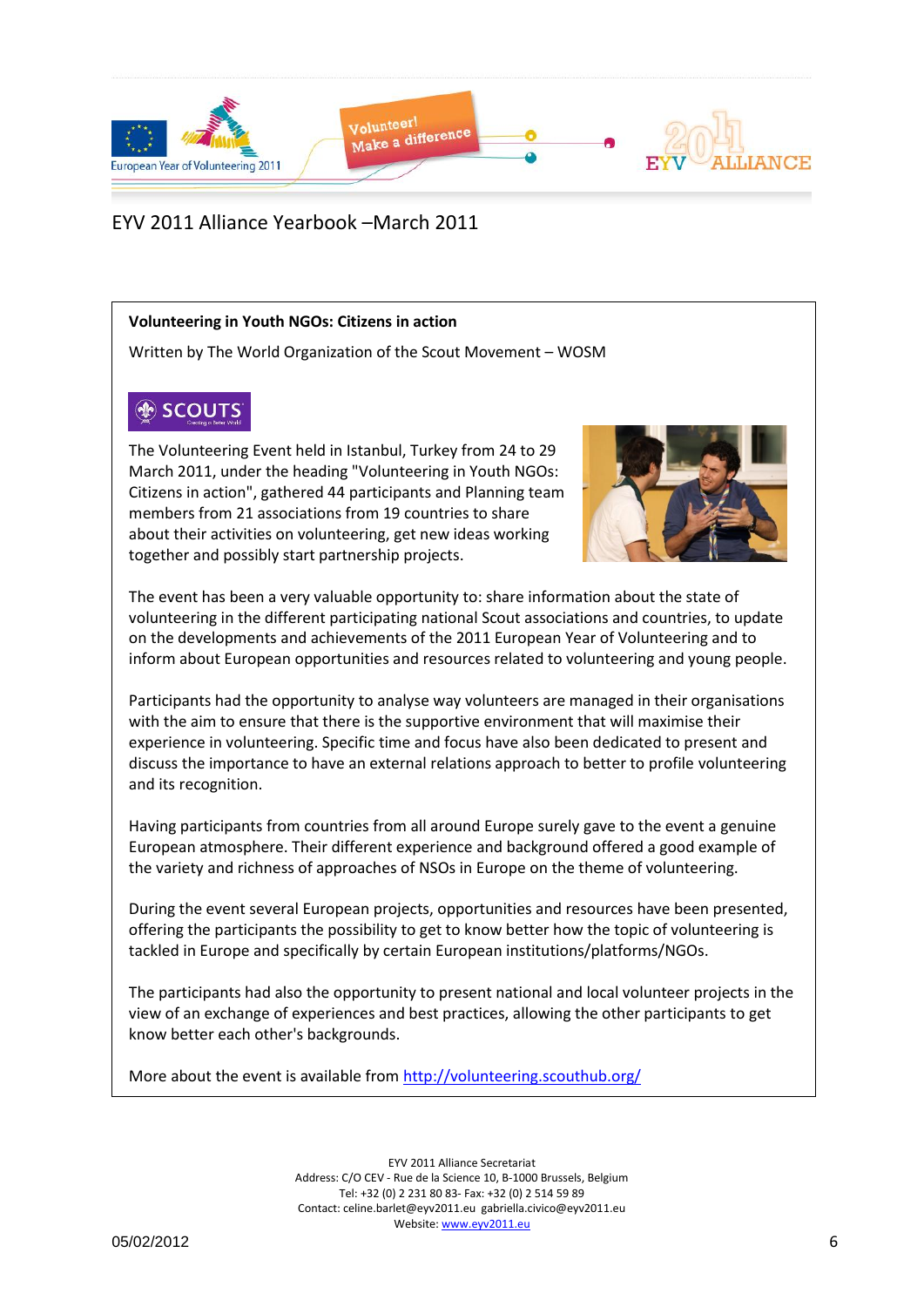

#### **New Dutch with Humanitas, The Netherlands**

Written by EYV 2011 Alliance

# solidar

A volunteer from Humanitas, in the Netherlands, supporting a "new Dutch" to get acquainted with Dutch language and society



**Volunteering: a tool for inclusion? European Anti-Poverty Network (EAPN) Magazine, 2011**

Written by European Anti Poverty Network – EAPN



Volunteering: a tool for inclusion? Magazine of the European Anti-Poverty Network (EAPN). Special issue on the 2011 European Year of Volunteering, March 2011. NO. 134 | 2011

Contents:

-2011 European Year on Volunteering - A space for anti-poverty organizations to engage -Volunteering and the Fight against Poverty and Social Exclusion - towards an EAPN Position

-Portugal: Being a volunteer versus promoting volunteering

-The UK Government: Big Society and Volunteering

-Volunteering in Bulgaria - the Need for a Modern Vision

-Poland, willing to move on towards a strategic approach on volunteering

-The recognition of volunteering time as in-kind contribution in Structural Funds

-The 100 million Europeans volunteering deserve recognition

-Eurodiaconia: the multifaceted value of volunteering

[See document 1](Yearbook_March2011_Docs/Volunteering%20-%20a%20tool%20for%20inclusion%20(en)_EAPN.pdf) [See document 2](Yearbook_March2011_Docs/Volunteering%20-%20a%20tool%20for%20inclusion%20(fr)_EAPN.pdf)

#### **WOSM European Region Volunteers in action**

Written by The World Organization of the Scout Movement – WOSM

# **SCOUTS**

European Region organised the "Volunteering in Youth NGOs: Citizens in action" event in Istanbul in Turkey from 24 to 29 March 2011. With 44 participants from 19 countries, the event provided national associations a space for discussing and sharing experiences on volunteering, as well as opportunities for partnerships.